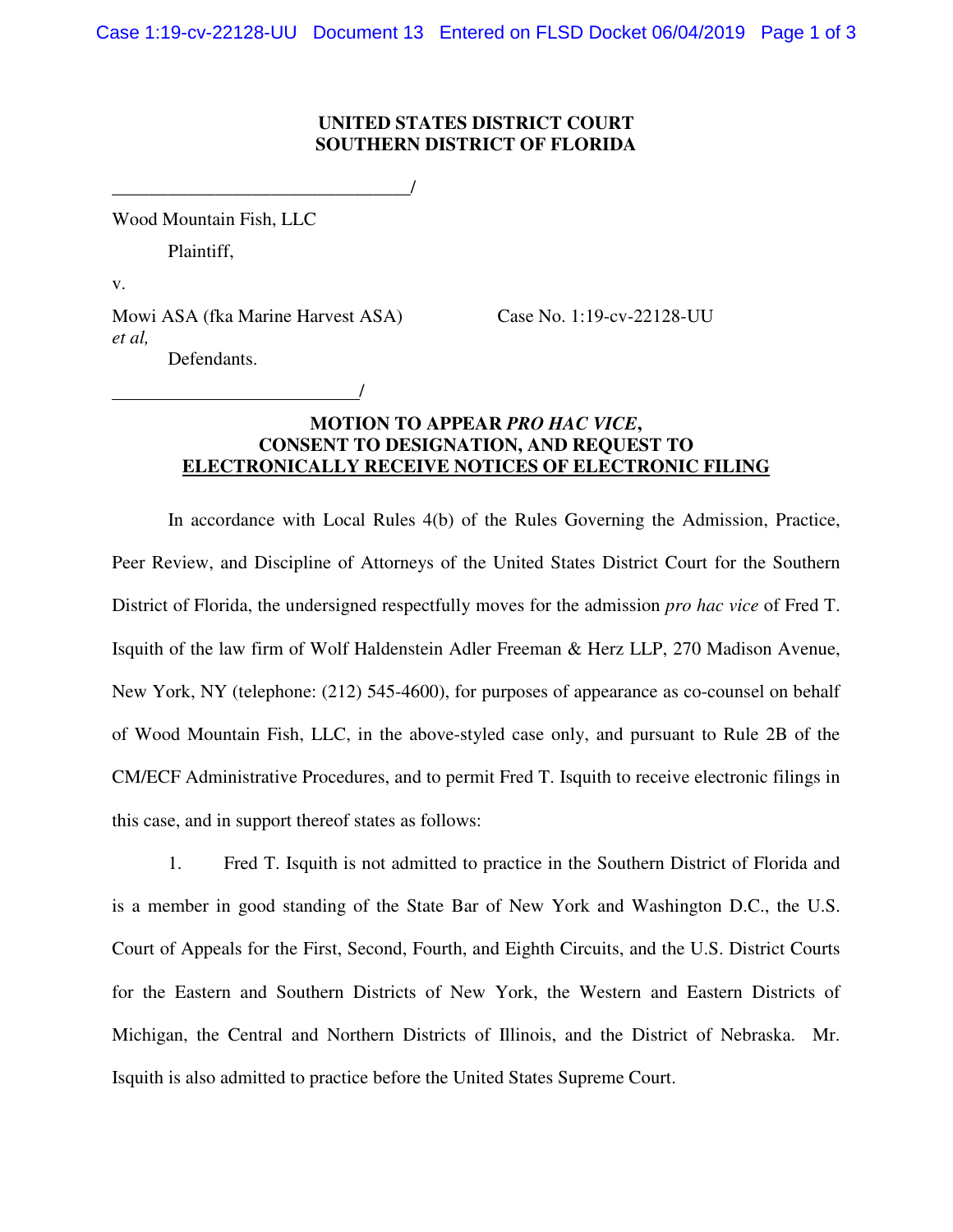2. Movant, Jayne A. Goldstein, Esquire, of the law firm of Shepherd Finkelman Miller & Shah LLP, 1625 N. Commerce Parkway. Suite 320, Ft. Lauderdale, FL 33326 (telephone: (954) 515-0123) is a member in good standing of The Florida Bar and the United States District Court for the Southern District of Florida and is authorized to file through the Court s electronic filing system. Movant consents to be designated as a member of the Bar of this Court with whom the Court and opposing counsel may readily communicate regarding the conduct of the case, upon whom filings shall be served, who shall be required to electronically file and serve all documents and things that may be filed and served electronically, and who shall be responsible for filing and serving documents in compliance with the CM/ECF Administrative Procedures. *See* Section 2B of the CM/ECF Administrative Procedures.

3. In accordance with the local rules of this Court, Fred T. Isquith has made payment of this Court's \$75.00 admission fee. A certification in accordance with Rule 4(b) is attached hereto.

4. Fred T. Isquith, by and through designated counsel and pursuant to Section 2B CM/ECF Administrative Procedures, hereby requests the Court to provide Notice of Electronic Filings to Fred T. Isquith at email address: isquith@whafh.com.

WHEREFORE, Jayne A. Goldstein, moves this Court to enter an Order admitting Fred T. Isquith to appear before this Court *pro hac vice* on behalf of Wood Mountain Fish, LLC, for all purposes relating to the proceedings in the above-styled matter and directing the Clerk to provide notice of electronic filings to Fred T. Isquith at email address: isquith@whafh.com

Date: June 4, 2019 Respectfully submitted,

/s/ *Jayne A. Goldstein*  Jayne A. Goldstein (FL Bar No. 144088) **Shepherd Finkelman Miller & Shah LLP**